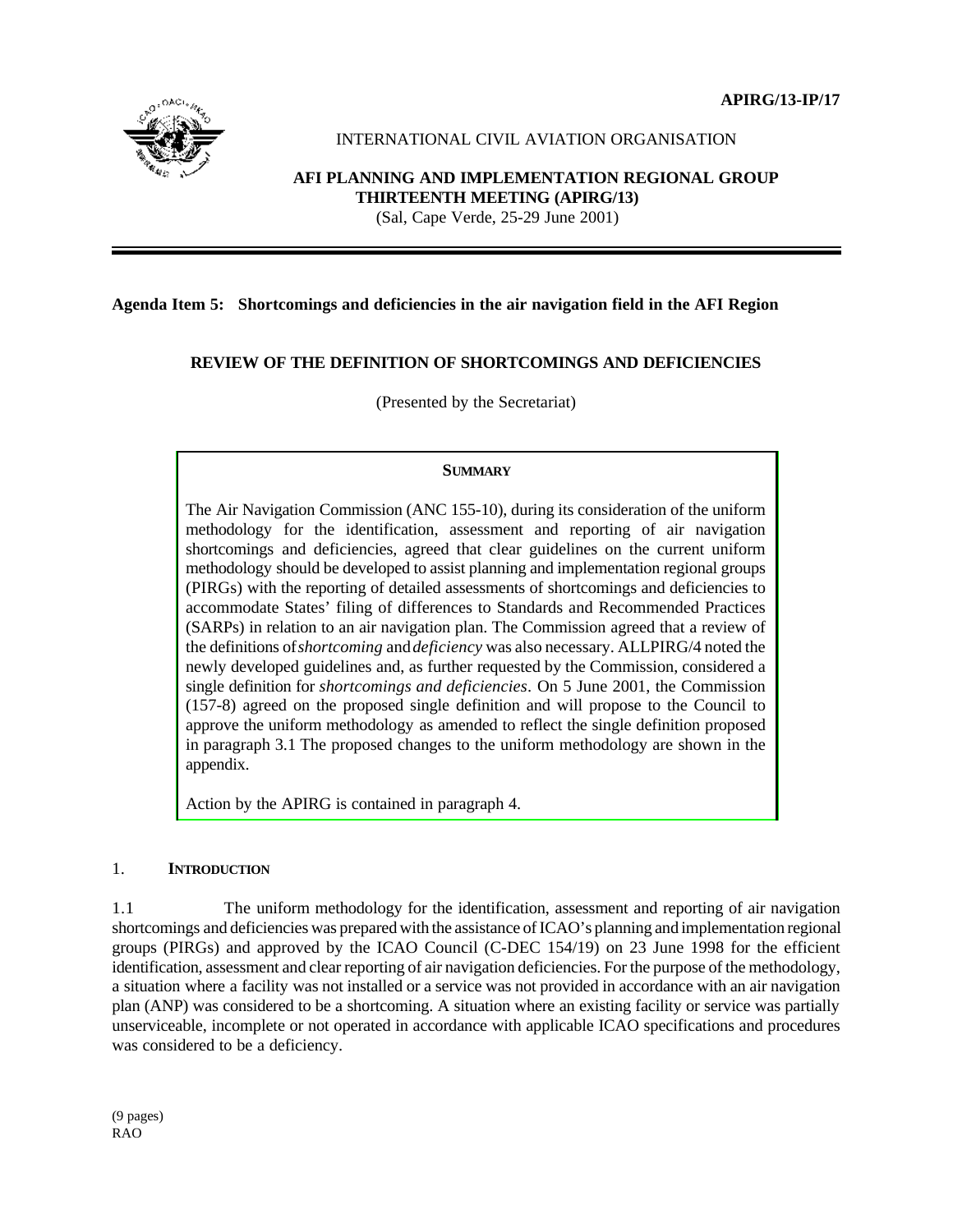1.2 In order to enable the ICAO PIRGs to make detailed assessments of shortcomings and deficiencies, States and relevant international organizations provide information to the ICAO regional office for action as appropriate. The PIRGs, in reviewing lists of shortcomings and deficiencies, should make an assessment of the safety impact for subsequent review by the Air Navigation Commission. The purposes of these lists of shortcomings and deficiencies are to assist States in defining their implementation priorities and to indicate what kind of remedial action is required.

1.3 On 28 November 2000, the Air Navigation Commission (ANC 155-10) considered AN-WP/7568 regarding the listing of shortcomings and deficiencies by PIRGs related to differences to SARPs as notified by Contracting States to ICAO, pursuant to Article 38 of the Convention on International Civil Aviation. With this in mind, the Commission provided clear guidelines to assist PIRGs with the reporting of detailed assessments of shortcomings and deficiencies to accommodate States' filing of differences to SARPs in relation to a facility or service required in accordance with an air navigation plan.

1.4 During the discussions surrounding the differences to Standards and Recommended Practices as notified by Contracting States to ICAO, it became evident that the uniform methodology was probably being interpreted in different ways. The Commission suggested that a review of the definitions of *shortcoming* and *deficiency* was necessary. It was acknowledged that this was a complex and high-level policy matter, and that a study should be conducted as soon as possible to develop a single definition.

1.5 The Commission felt that this matter should be brought to the attention of the fourth meeting of the ALLPIRG/Advisory Group (ALLPIRG/4) before making a final decision on the issue.

## 2. **DISCUSSION**

2.1 ALLPIRG/4 noted the guidelines and developed Conclusion 4/10 (Reporting of shortcomings and deficiencies) which states that, where a State by virtue of Article 38 has notified ICAO of a difference to SARPs governing the actual provision of facilities and services listed in an air navigation plan, the non-implementation of such a facility or service should not be reported as a shortcoming or a deficiency when it has no negative impact on the safety of international air navigation.

2.2 ALLPIRG/4 also recognized that difficulties arose as to the use of two definitions. In particular, according to the uniform methodology, the net effect of either a shortcoming or a deficiency is a negative impact on the safety, regularity and/or efficiency of international civil aviation. As the net effect for both conditions is the same, it is very difficult for PIRGs to distinguish between situations to be classified as a shortcoming or a deficiency subject to the status of implementation.

2.3 ALLPIRG/4 agreed that a single definition for *deficiency* should be prepared for incorporation into the uniform methodology. ALLPIRG/4 felt that the word *deficiency* should be retained in a new single definition, as the negative connotation associated with the word had political and financial leverage to assist with the corrective action required.

2.4 In light of the above, ALLPIRG/4 developed a new single definition for ANC and Council consideration: "A *deficiency* is a situation where a facility, service or a procedure is not provided in accordance with ICAO Standards and Recommended Practices which has a negative impact on the safety, regularity and/or efficiency of international civil aviation."

2.5 The three levels of prioritization of deficiencies organized on the basis of safety, regularity and efficiency, as contained in Section 4 of the uniform methodology, will remain unchanged. This will ensure a means of prioritizing deficiencies to assist States with the urgency of remedial action required.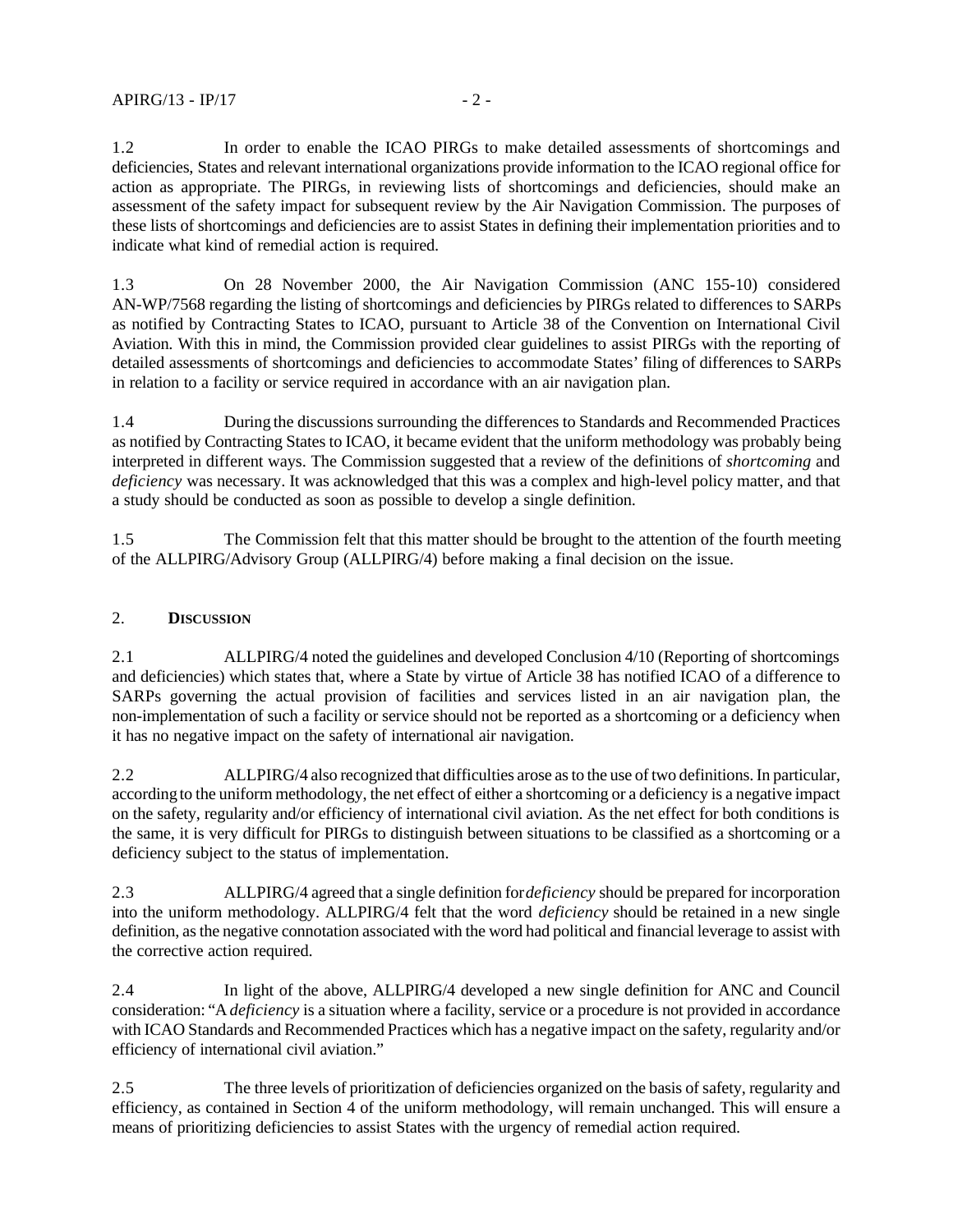2.6 In this regard, *implementation* is defined by the ICAO Council (C-DEC 121-7 and C-DEC 121-8) as follows: "Facilities and services specified in the air navigation plan provided, installed, functioning and operated in accordance with appropriate ICAO specifications and procedures."

### 3. **PROPOSED DEFINITION**

3.1 Based on the above, the Commission (157-8) considered the definition and agreed on 5 June 2001 to propose to Council to approve the uniform methodology as amended to reflect the single definition developed:

> A *deficiency* is a situation where a facility, service or procedure is not provided in accordance with a regional air navigation plan approved by the Council, or with related ICAO Standards and Recommended Practices, and which situation has a negative impact on the safety, regularity and/or efficiency of international civil aviation.

### 4. **ACTION BY THE APIRG**

4.1 The APIRG is invited to:

a) note the changes to the uniform methodology proposed to the Council

— — — — — — — —

C:\Apirg\Ready English\IP17\_eng.wpd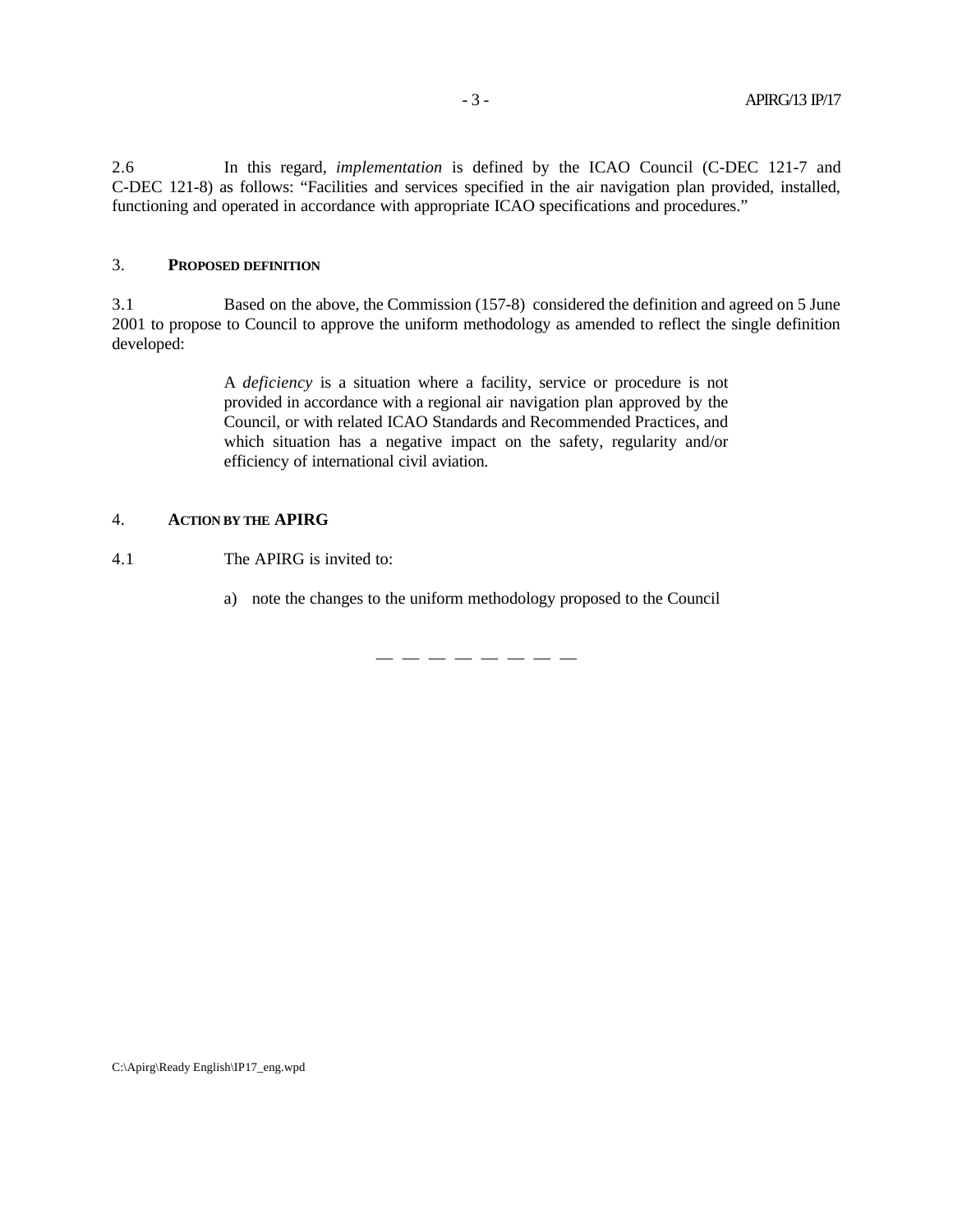#### **APPENDIX**

#### **PROPOSED AMENDMENTS**

## **UNIFORM METHODOLOGY FOR THE IDENTIFICATION, ASSESSMENT AND REPORTING OF AIR NAVIGATION SHORTCOMINGS AND DEFICIENCIES RELATED TO AIR NAVIGATION PLANS**

(Approved by the Council on 23 June 1998)

#### 1. **INTRODUCTION**

1.1 Based on the information resulting from the assessment carried out by ICAO on the input received from various regions regarding shortcomings and deficiencies in the air navigation field, it became evident that improvements were necessary in the following areas:

- a) collection of information;
- b) safety assessment of reported problems;
- c) identification of suitable corrective actions (technical/operational/financial/organizational), both short-term and long-term; and
- d) method of reporting in the reports of ICAO planning and implementation regional groups (PIRGs).

1.2 This methodology is therefore prepared with the assistance of ICAO PIRGs and is approved by the ICAO Council for the efficient identification, assessment and clear reporting of air navigation shortcomings and deficiencies. It may be further updated by the Air Navigation Commission in the light of the experience gained in its utilization.

1.3 For the purpose of this methodology, a situation where a facility, is not installed or a service or procedure is not provided in accordance with a regional air navigation plan approved by the Council, or with related ICAO Standards and Recommended Practices, and which situation has a negative impact on the safety, regularity and/or efficiency of international civil aviation, is considered to be a shortcoming deficiency. A situation where an existing facility or service is partially unserviceable, incomplete or not operated in accordance with appropriate ICAO specifications and procedures is considered to be a deficiency. The net effect of either a shortcoming or a deficiency is a negative impact on safety, regularity and/or efficiency of international civil aviation.

#### 2. **COLLECTION OF INFORMATION**

## 2.1 **Regional office sources**

2.1.1 As a routine function, the regional offices are expected to maintain a list of specific shortcomings and deficiencies, if any, in their regions. To ensure that this list is as clear and as complete as possible, it is understood that the regional offices take the following steps: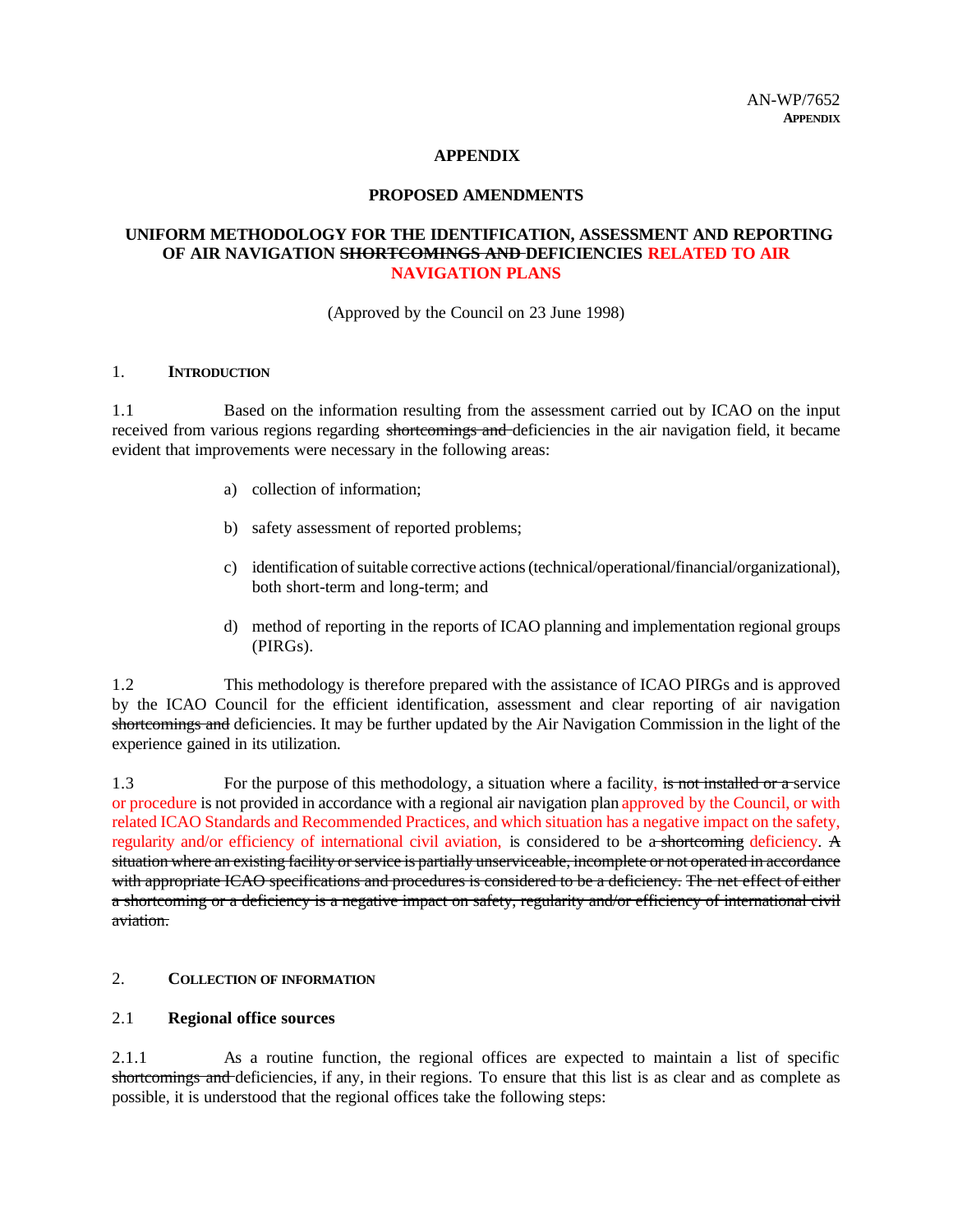- a) compare the status of implementation of the air navigation facilities and services with the regional air navigation plan documents and identify facilities, services and procedures not implemented;
- b) review mission reports with a view to detecting shortcomings and deficiencies that affect safety, regularity and efficiency of international civil aviation;
- c) make a systematic analysis of the differences with ICAO Standards and Recommended Practices filed by States to determine the reason for their existence and their impact, if any, on safety;
- d) review aircraft accident and incident reports with a view to detect possible systems or procedures deficiencies;
- e) review inputs, provided to the regional office by the users of air navigation services on the basis of Assembly Resolution A31-5, Appendix M;
- f) assess and prioritize the result of a) to e) according to paragraph 4;
- g) report the outcome to the State(s) concerned for resolution; and
- h) report the result of g) above to the related PIRG for further examination, advice and report to the ICAO Council, as appropriate through PIRG reports.

### 2.2 **States' sources**

2.2.1 To collect information from all sources, States should, in addition to complying with the Assembly Resolution A31-10, establish reporting systems in accordance with the requirements in Annex 13, paragraph 7.3. These reporting systems should be non-punitive in order to capture the maximum number of deficiencies.

#### 2.3 **Users' sources**

2.3.1 Appropriate international organizations, including the International Air Transport Association (IATA) and the International Federation of Air Line Pilots' Associations (IFALPA), are valuable sources of information on shortcomings and deficiencies, especially those that are safety related. In their capacity as users of air navigation facilities they should identify facilities, services and procedures that are not implemented or are unserviceable for prolonged periods or are not fully operational. In this context it should be noted that Assembly Resolution A31-5, Appendix M and several decisions of the Council obligate users of air navigation facilities and services to report any serious problems encountered due to the lack of implementation of air navigation facilities or services required by regional plans. It is emphasized that this procedure, together with the terms of reference of the PIRGs should form a solid basis for the identification, reporting and assisting in the resolution of nonimplementation matters.

## 3. **REPORTING OF INFORMATION ON SHORTCOMINGS AND DEFICIENCIES**

3.1 In order to enable the ICAO PIRGs to make detailed assessments of shortcomings and deficiencies, States and appropriate international organizations including IATA and IFALPA, are expected to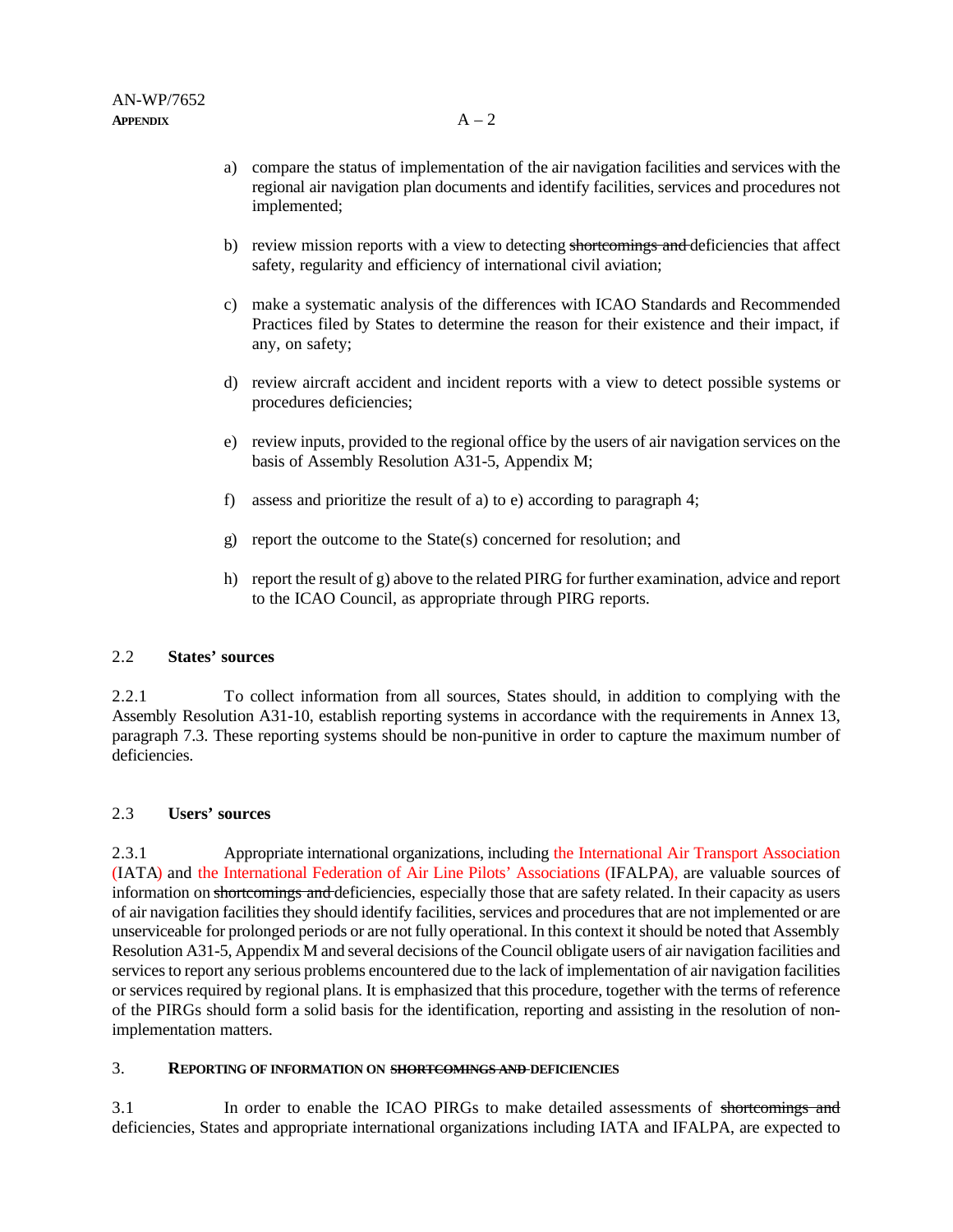provide the information they have to the ICAO regional office for action as appropriate, including action at PIRG meetings.

3.2 The information should at least include: description of the shortcoming and deficiency, risk assessment, possible solution, time-lines, responsible party, agreed action to be taken and action already taken.

3.3 The agenda of each PIRG meeting should include an item on air navigation shortcomings and deficiencies, including information reported by States, IATA and IFALPA in addition to those identified by the regional office according to paragraph 2.1 above. Review of the shortcomings and deficiencies should be a top priority for each meeting. The PIRGs, in reviewing lists of shortcomings and deficiencies, should make an assessment of the safety impact for subsequent review by the ICAO Air Navigation Commission.

3.4 In line with the above, and keeping in mind the need to eventually make use of this information in the planning and implementation process, it is necessary that once a shortcoming or deficiency has been identified and validated, the following fields of information should be provided in the reports on shortcomings and deficiencies in the air navigation systems. These fields are as follows and are set out in the reporting form attached hereto.

a) Identification of the requirements

elements.

As per ICAO procedures, Regional Air Navigation Plans detail *inter alia* air navigation requirements including facilities, services and procedures required to support international civil aviation operations in a given region. Therefore, shortcomings or deficiencies would relate to a requirement identified in the regional air navigation plan documents. As a first item in the shortcoming/ deficiency list, the requirements along with the name of the meeting and the related recommendation number should be included. In addition, the name of the State or States involved and/or the name of the facilities such as name of airport, FIR, ACC, TWR, etc. should be included.

b) Identification of the shortcoming or deficiency

This item identifies the shortcoming or deficiency and would be composed of the following

i) a brief description of the shortcoming or deficiency;

ii) date shortcoming or deficiency was first reported;

iii) Status of implementation; ie,  $S =$  shortcoming  $D =$  deficiency

 $\dot{\mathbf{r}}$  iii) appropriate important references (meetings, reports, missions, etc)

c) Identification of the corrective actions

In the identification of the corrective actions, this item would be composed of:

i) a brief description of the corrective actions to be undertaken;

ii) identification of the executing body;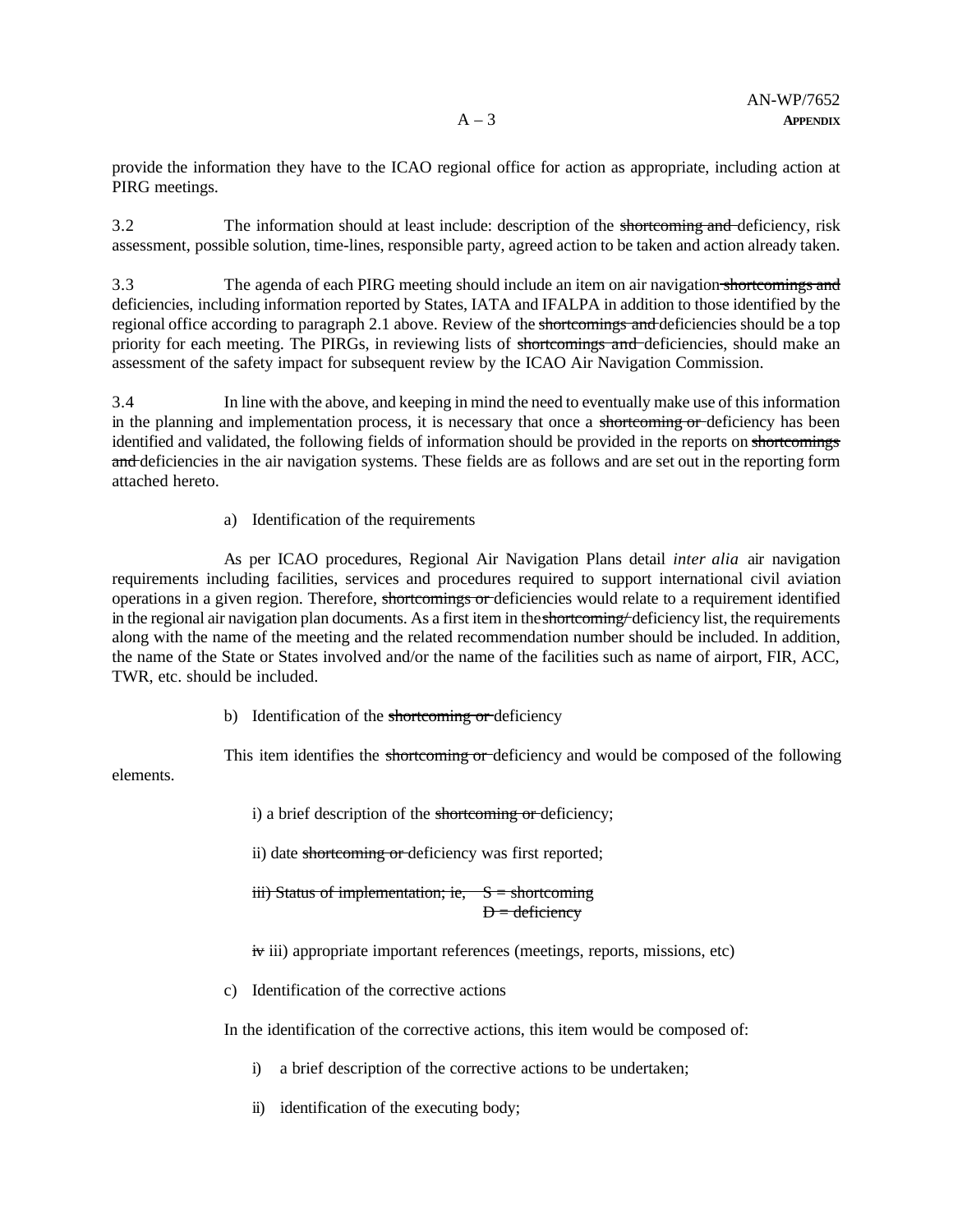- iii) expected completion date of the corrective action<sup>\*</sup>; and
- iv) when appropriate or available, an indication of the cost involved.

### 4. **ASSESSMENT AND PRIORITIZATION**

4.1 A general guideline would be to have three levels of priority organized on the basis of safety, regularity and efficiency assessment as follows:

"U" priority = Urgent requirements having a direct impact on safety and requiring immediate corrective actions.

Urgent requirement consisting of any physical, configuration, material, performance, personnel or procedures specification, the application of which is urgently required for air navigation safety.

"A" priority = Top priority requirements necessary for air navigation safety.

Top priority requirement consisting of any physical, configuration, material, performance, personnel or procedures specification, the application of which is considered necessary for air navigation safety.

"B" priority = Intermediate requirements necessary for air navigation regularity and efficiency.

Intermediate priority requirement consisting of any physical, configuration, material, performance, personnel or procedures specification, the application of which is considered necessary for air navigation regularity and efficiency.

## 5. **MODEL REPORTING TABLE FOR USE IN THE REPORTS OF PIRGS**

5.1 Taking the foregoing into account, the model table at the Appendix is for use by PIRGs for the identification, assessment, prioritization etc. of shortcomings and deficiencies. It might be preferred that a different table would be produced for each of the different topics i.e. AGA, ATM, SAR, CNS, AIS/MAP, MET. However, all tables should be uniform.

## 6. **ACTION BY THE REGIONAL OFFICES**

6.1 Before each PIRG meeting, the regional office concerned will provide advance documentation concerning the latest status of shortcomings and deficiencies.

6.2 It is noted that the regional offices should document serious cases of shortcomings and deficiencies to the Air Navigation Commission (through ICAO Headquarters) as a matter of priority, rather than

<sup>\*</sup> It should be noted that a longer implementation period could be assigned in those cases in which the expansion or development of a facility was aimed at serving less frequent operations or entailed excessive expenditures.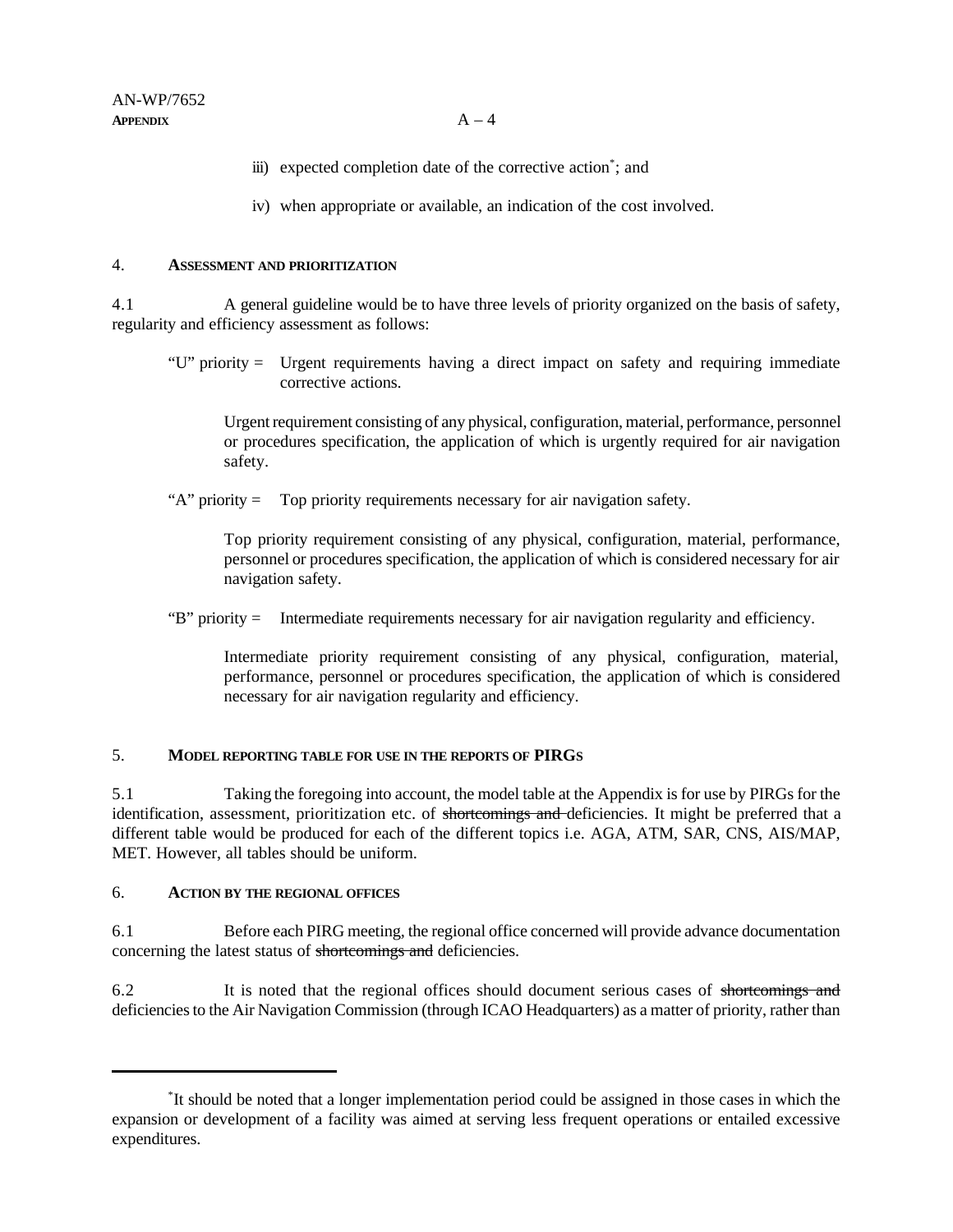waiting to report the matter to the next PIRG meeting and that the Air Navigation Commission will report to the Council.

– – – – – – – – – –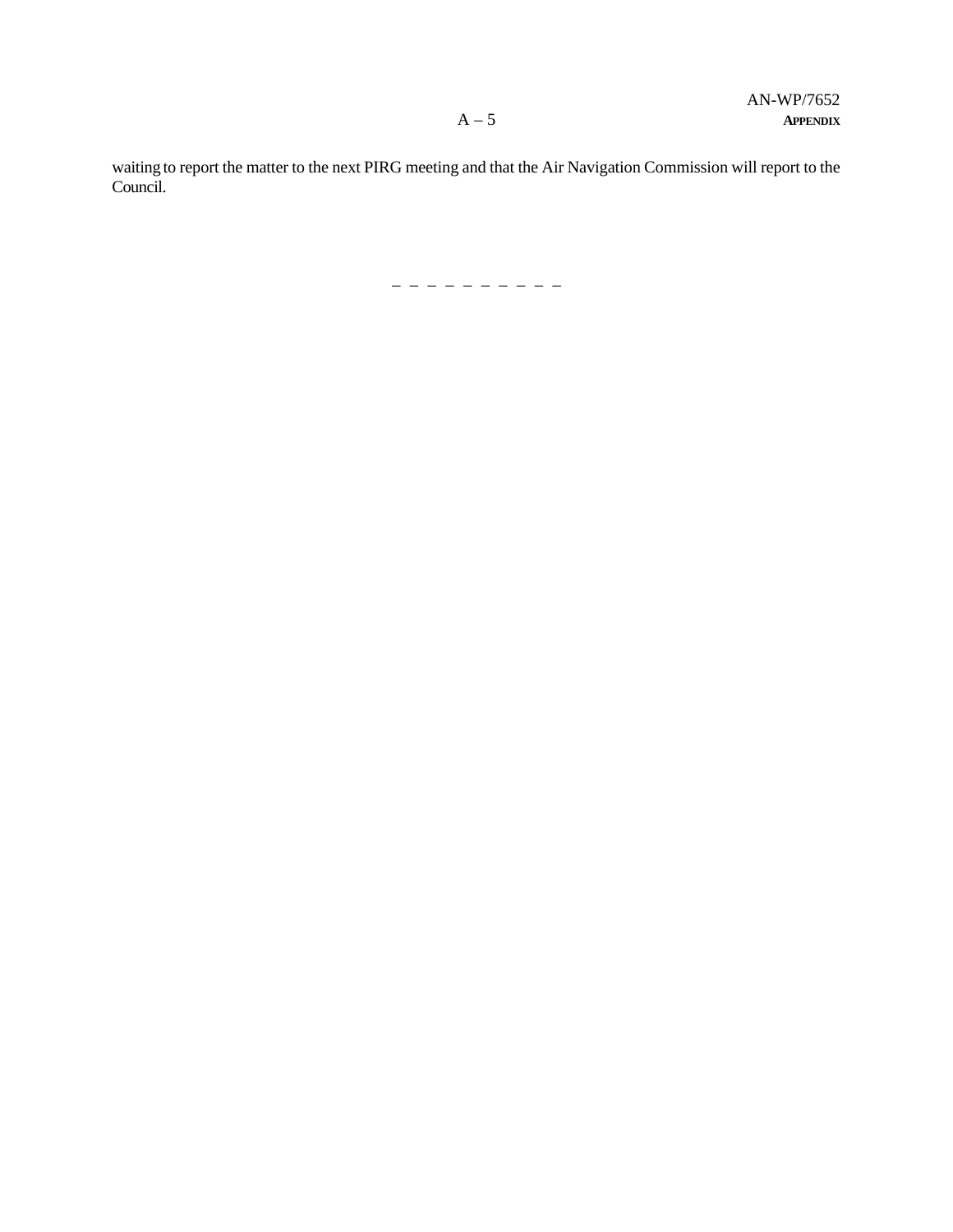# REPORTING FORM ON AIR NAVIGATION SHORTCOMINGS AND DEFICIENCIES IN THE .... FIELD IN THE .... REGION

| Identification                                                               |                    | Shortcomings and deficiencies                           |                        |                                                            |                                                                                                                                                             | Corrective action                                              |                   |                     |                          |
|------------------------------------------------------------------------------|--------------------|---------------------------------------------------------|------------------------|------------------------------------------------------------|-------------------------------------------------------------------------------------------------------------------------------------------------------------|----------------------------------------------------------------|-------------------|---------------------|--------------------------|
| Requirements                                                                 | States/facilities  | Description                                             | Date first<br>reported | Implementation<br>status<br>$(S, D)^*$                     | Remarks                                                                                                                                                     | Description                                                    | Executing<br>body | Date of<br>complete | Priority for<br>action** |
| Requirement of<br>Part , paragraph<br>(table)  of the air<br>navigation plan | Terra X<br>Terra Y | Speech circuits<br>not implemented<br>Villa X - Villa Y | 12/02/9X               | S<br><b>REMOVE THIS</b><br><b>COLUMN IN</b><br><b>FULL</b> | Co-ordination<br>meeting between<br>Terra X and<br>Terra Y on<br>$16/07/9X$ to<br>finalize<br>arrangements to<br>implementation<br>circuit via<br>satellite | Implementation<br>of direct speech<br>circuit via<br>satellite | Terra X           | August<br>199X      | A                        |

 $\frac{S}{S}$  = shortcoming D = deficiency

\*\* Priority for action to remedy a shortcoming or deficiency is based on the following safety assessments:

"U" priority = Urgent requirements having a direct impact on safety and requiring immediate corrective actions.

Urgent requirement consisting of any physical, configuration, material, performance, personnel or procedures specification, the application of which is urgently required for air navigation safety.

"A" priority = Top priority requirements necessary for air navigation safety.

Top priority requirement consisting of any physical, configuration, material, performance, personnel or procedures specification, the application of which is considered necessary for air navigation safety.

"B" priority = Intermediate requirements necessary for air navigation regularity and efficiency.

Intermediate priority requirement consisting of any physical, configuration, material, performance, personnel or procedures specification, the application of which is considered necessary for air navigation regularity and efficiency.

 $-$  END  $-$ 

**ATTACHMENT**

#### **GUIDELINES FOR LISTING OF DEFICIENCIES IN RELATION TO A DIFFERENCE FILED**

1. In accordance with the uniform methodology, the non-implementation of facilities or a service required for air navigation as listed in the regional air navigation plan (ANP) but not provided, should be listed as a shortcoming or deficiency. However, there are certain exceptions to the rule.